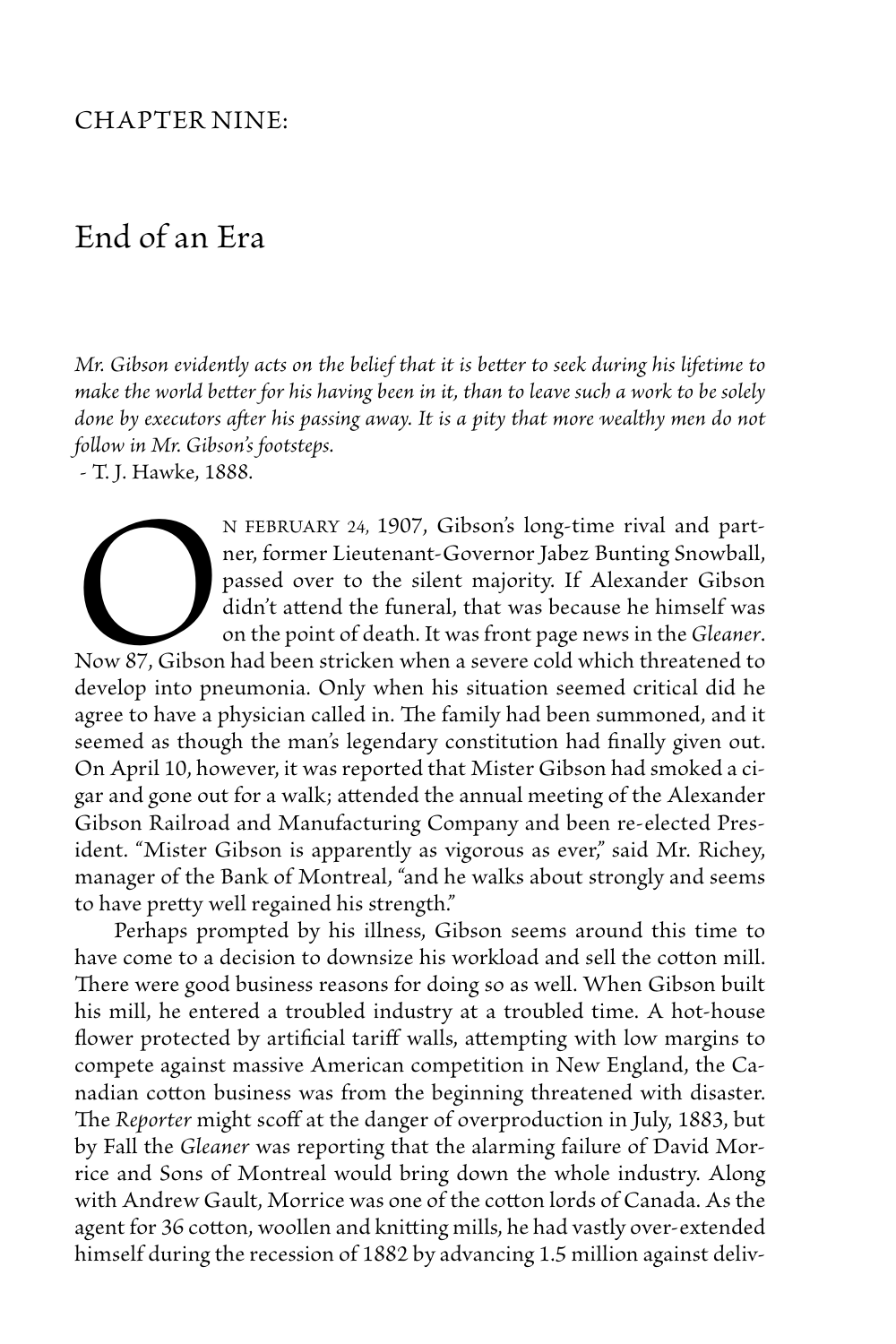eries of cloth, and in November the Bank of Montreal had agreed to further advances only on condition that the output of his mills be reduced by one third.

Over the next few years a number of ineffective attempts were made to stave off disaster. Andrew Gault switched his Hochelaga and Cornwall mills from grey cottons, the mainstay of Canadian production, to bleached and colored goods, and attempted - more or less by dumping - to open markets in China. Gault and Morrice organized a number of voluntary associations to try to curb production. The Canadian Cotton Manufacturers Association was formed in September, 1883, whereby members agreed to close their mills for two days each week and to diversify output, but the refusal of some mills to honor their promises led to the failure of the Saint John mills in 1884, severe losses in Windsor and Halifax, and the temporary closure of one of Gault's mills as well.

 It was at this point that Gibson built his cotton mill and over the next few years contributed no small share of trouble to the industry. He refrained from joining a new cartel, the Dominion Cotton Manufacturers Association, formed with Gault as President in 1886, with provisions for closure on Saturdays or one-week shutdowns at member discretion. Ever the independent entrepreneur but not really understanding the necessity of regulation, he not only declined to join the association but immediately entered into a price war with the St. Croix mill, threatening each of them and the industry as a whole with dissolution. According to Michael Bliss, "With two of the largest colored cotton mills in the Dominion selling without regulation, the controlled market system dissolved into chaos, and the association, both colored and grey sections, disintegrated." It was at this point that Gibson boasted foolishly to the Royal Commission on Labour and Capital that in response to the cartel's attempt to boycott him, he would soon be adding 100 looms to his mill. The upshot was that by 1890 only the largest mills had escaped disaster and many of the smaller ones were being shut down at least temporarily. The Windsor and Nova Scotia mills collapsed, and many Ontario mills cut back severely. Few if any dividends were paid.

 Accepting finally that voluntary association could not work, Gault and Morrice undertook to enforce regulation by combine and merger. In 1890 the Dominion Cotton Mills Company was formed with the avowed purpose of bringing all grey cotton mills under a single directorship; and in 1892 Morrice formed Canadian Colored Cottons Ltd. to secure the output of the colored section of the industry. The Windsor, Halifax, Coaticook, Brantford, Chambly, Moncton, Windsor, Kingston and St. Croix mills were all added to these two combines, some of them selling at half their assessed value, with only the Parks mill in Saint John and Gibson's mill holding out,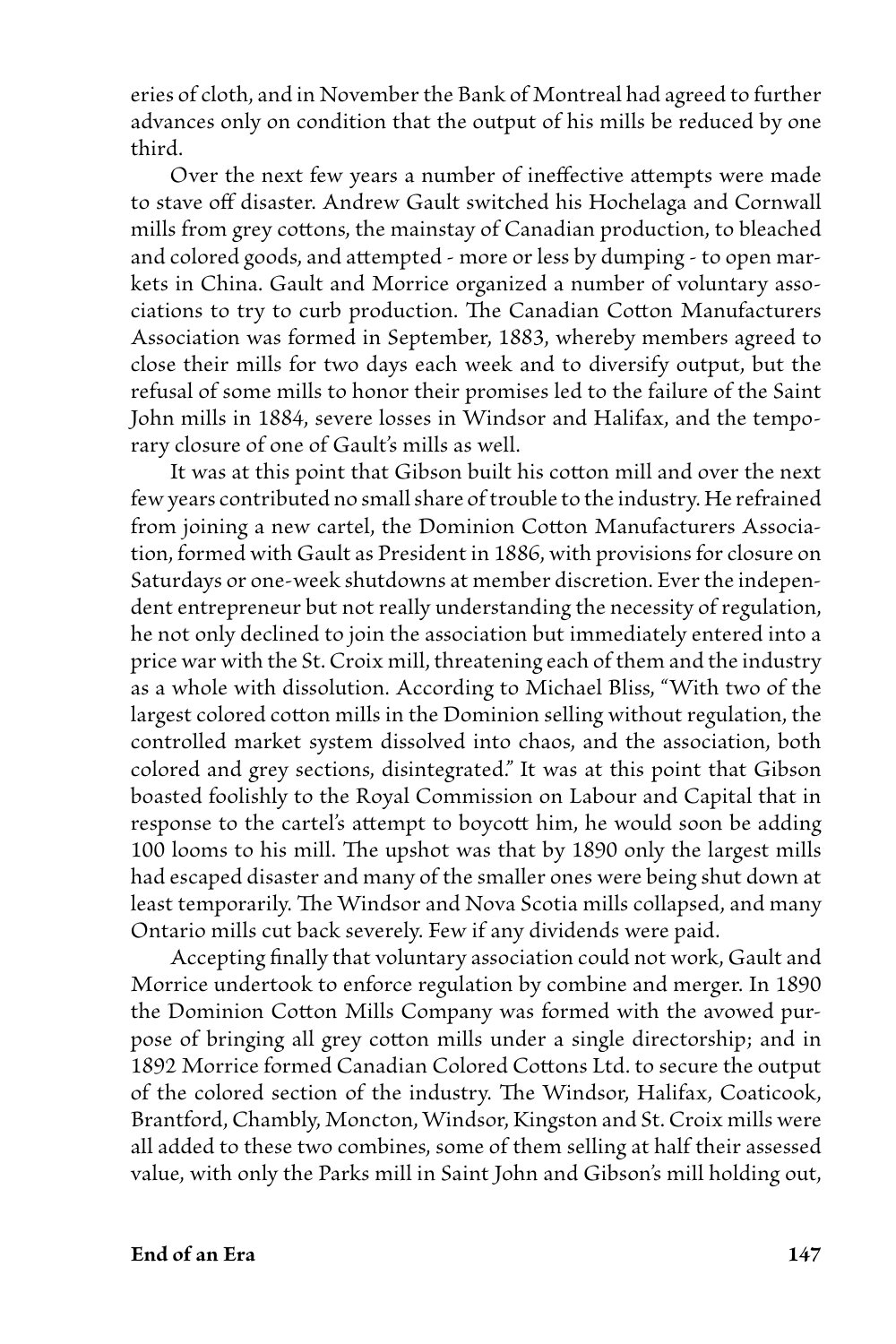though Gibson did concede partial defeat at this time, forging an agreement with Morrice to market his entire mill output for the next ten years through Morrice's company.

The results of these mergers were significant. By the end of 1892 Gault and Morrice controlled upwards of 26 mills in Canada with only three important mills remaining outside their control - the Merchants Mill at Montreal, the Yarmouth Duck and Yarn Company, and the two Parks mills in Saint John. With effective national regulation and the elimination of cutthroat competition now in place, the cotton industry as a whole stabilized and diversified, though some of the smaller mills were forced to close.

The exact effect of these mergers on Gibson's mill is uncertain. Gibson had continued to expand his spindleage and to add new machinery throughout the mill's lifetime. During the sitting of the Royal Commission, he had 425 operatives, with 22,000 spindles and 600 looms, a significant increase over his first operating years, though still far away from the factory's total capacity. Between 1888 and 1892 the mill diversified from grey to colored goods including sheetings, ginghams, flannels, denims, cottonades, and tickings, with payroll increasing to 500. By 1899 there were 26,000 spindles and 700 looms, and by 1907 capacity was 31,000 spindles, though probably as a result of the mergers, in the latter two stages production at the mill had become more specialized, according to a Parks Canada Agenda Paper, "narrowing from grey cottons, sheetings, ginghams and flannelettes in 1899 to ginghams and flannelettes only in 1907."

 In June of 1907 it was reported on good authority that as a result of a bidding war that had been going on over the spring, the Marysville cotton mill along with the 53 brick tenements was on the point of being sold to David Morrice of the Canadian Colored Cotton Mills Company of Montreal. Surveyors had been seen in Marysville measuring up the grounds. The reported selling price was approximately 1.2 million, the estimated overall cost of original construction being about a million. The deal was officially completed on July 9, 1907, when David Jardine and Peter Owen, timber merchants of Liverpool, holding bonds on the Gibson property of 1.75 million dollars, agreed to release the cotton mill property, including two mill dams, to David Morrice senior. Anticipating the need for extra operatives, Canadian Colored Cottons also contracted to rent 10 tenement buildings from the Alexander Gibson Railroad and Manufacturing Company, six brick and four wooden, at \$105 per year per house.

 In selling the mill Gibson seems to have done little more than formalize the takeover of his operation by Canadian Colored Cottons, known as the "Trust" in Canada, which had for years been more or less running it from its Montreal head office. Economies of scale seem to have proved too much for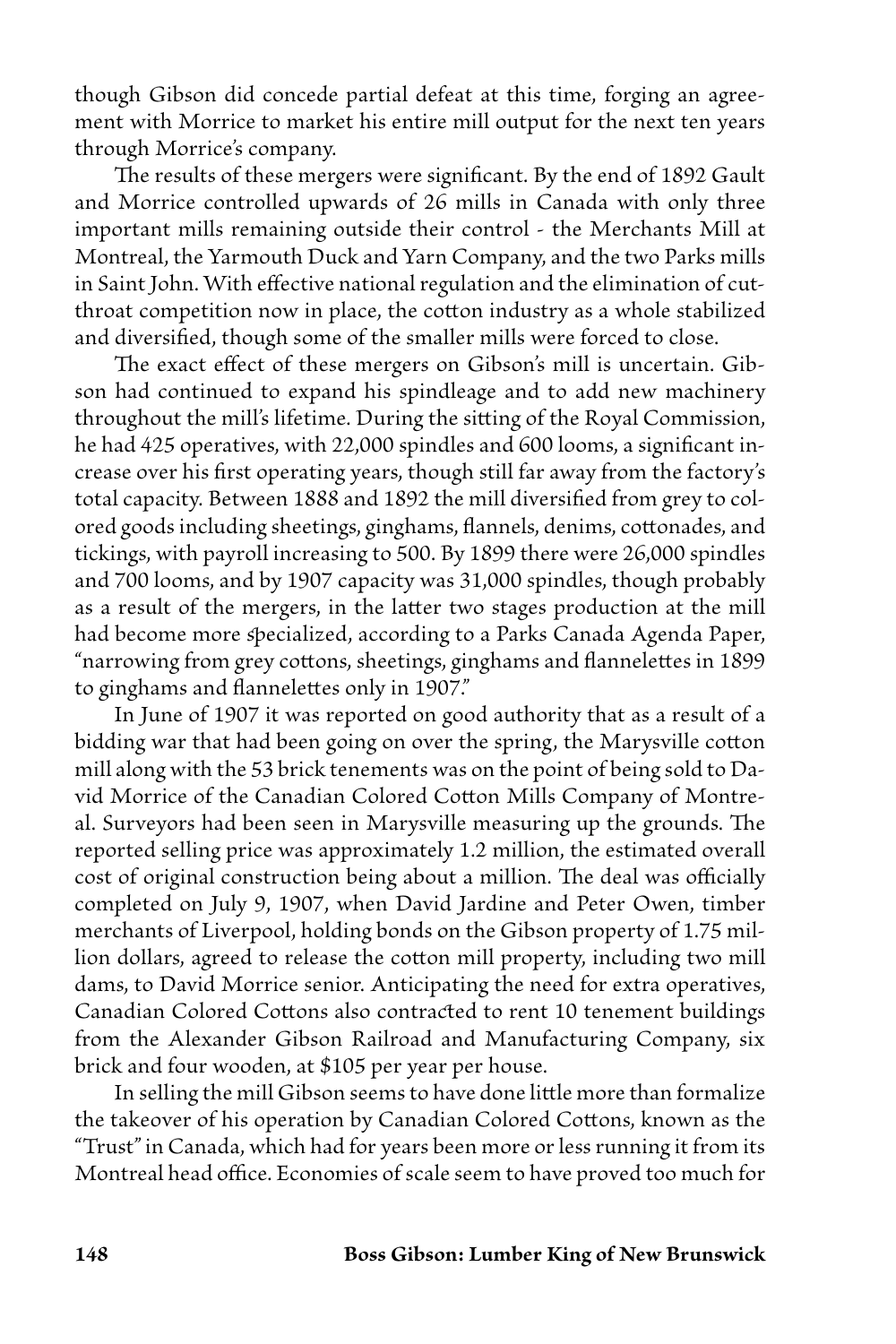

an independent mill, along with the Parks mill in Saint John one of only two left in the country. (Parks would sell to Canadian Colored Cottons in 1922). Though some maintain the mill actually held its own under Gibson, and certainly the newspapers reporting on it at the time were nothing less than upbeat, when it actually came time to sell the property, the *Gleaner* thought that overall the business was "an uncertain proposition, making profits some years and losing money in others." According to Michael Bliss, Gibson lived to see the mill, a "red-brick white elephant, drain away much of his fortune."

 As early as November 1, 1908, rumours began to circulate that the vast Gibson lumber business, the most valuable timber property in the province, was itself about to be sold, perhaps even within a few days. For several weeks two gentlemen by the name of F. D. Davis, of Lawrence, Mass., and C. S. Baxter, of Boston, said to be representing the International Paper Company of New York, had been frequent visitors to Marysville and seemed about to put the final touches on a purchase

Canada Eastern Railway Station with CNR trains. Alexander Gibson's house in distance, left center, obscured by trees. Two buildings in center are Gibson store and general offices. **PANB George Taylor Fonds: P5-351.**